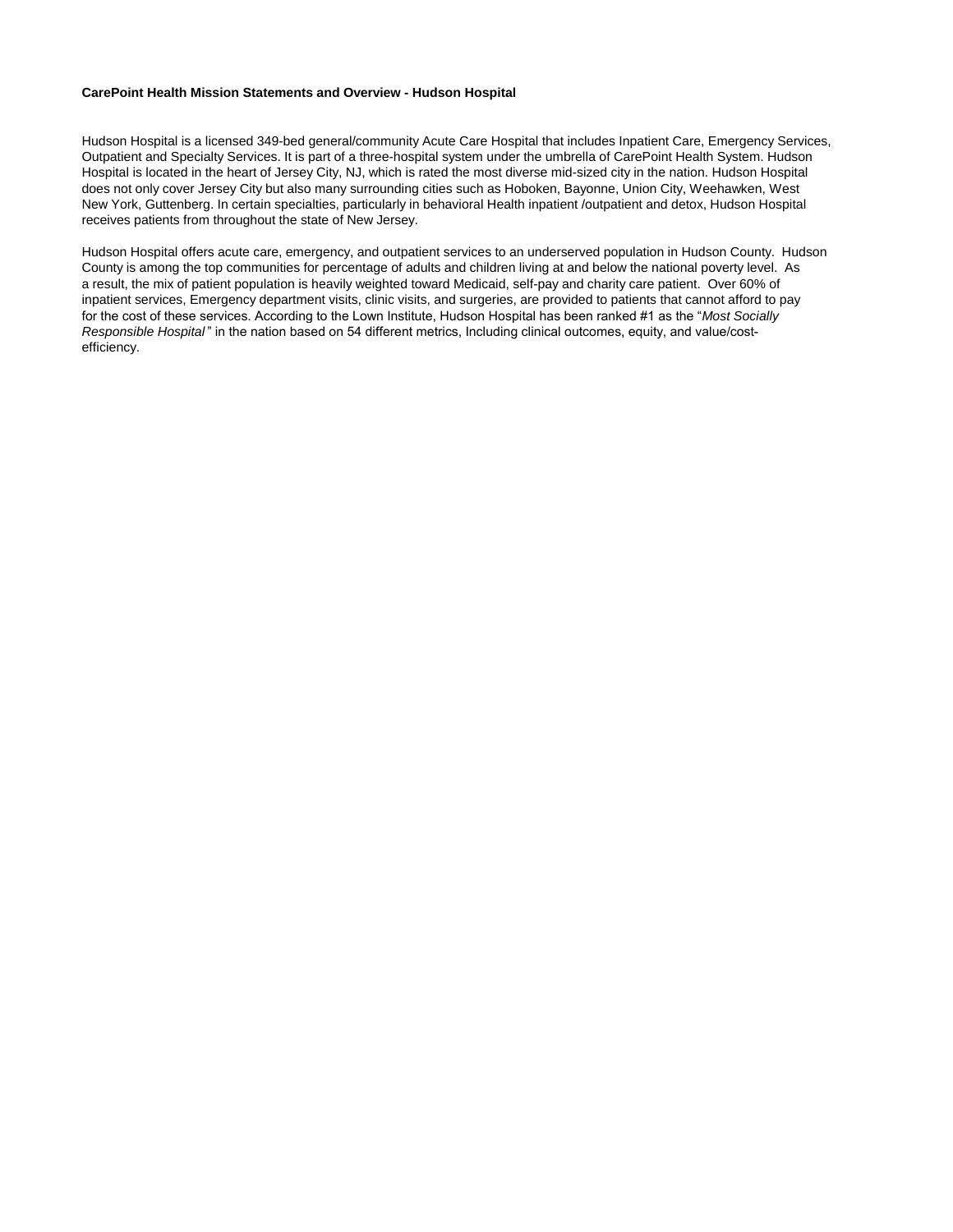#### **CarePoint Health- Hudson Hospital Statement of Operations DRAFT - (unaudited) (in thousands)**

#### **Part I**

|                                                           | Dec. 31 2019 |          | Dec. 31, 2020 |          |
|-----------------------------------------------------------|--------------|----------|---------------|----------|
| <b>Operating Revenues</b>                                 |              |          |               |          |
| Net patient service revenue                               | \$           | 179,580  | \$            | 150,960  |
| Other operating revenue                                   |              | 2.033    |               | 22,571   |
| <b>Charity Care</b>                                       |              | 12,240   |               | 10,917   |
| <b>Total Revenues</b>                                     |              | 193,853  |               | 184.448  |
| <b>Operating Expenses</b>                                 |              |          |               |          |
| Salaries and wages                                        |              | 65.877   |               | 65,029   |
| Supplies/Other Expenses                                   |              | 104,282  |               | 101,499  |
| <b>Employee benefits</b>                                  |              | 12,608   |               | 12,476   |
| Total Operating Expenses before Interest, Depreciation &  |              |          |               |          |
| Amortization                                              |              | 182,767  |               | 179,004  |
| Operating Income / (Loss) before Interest, Depreciation & |              |          |               |          |
| <b>Amortization</b>                                       |              | 11,086   |               | 5.444    |
| <b>Interest Expense</b>                                   |              | 6,022    |               | 8,215    |
| Depreciation and Amortization                             |              | 7,449    |               | 7,271    |
| <b>Total Interest, Depreciation &amp; Amortization</b>    |              | 13,471   |               | 15,486   |
| Net Income (Loss)                                         | \$           | (2, 384) | \$            | (10,042) |
|                                                           |              |          |               |          |
| <b>Total Assets</b>                                       |              | 138,833  |               | 181,665  |
| <b>Total Liabilities</b>                                  |              | 134,499  |               | 187,373  |
| Equity                                                    |              | 4.334    |               | (5,708)  |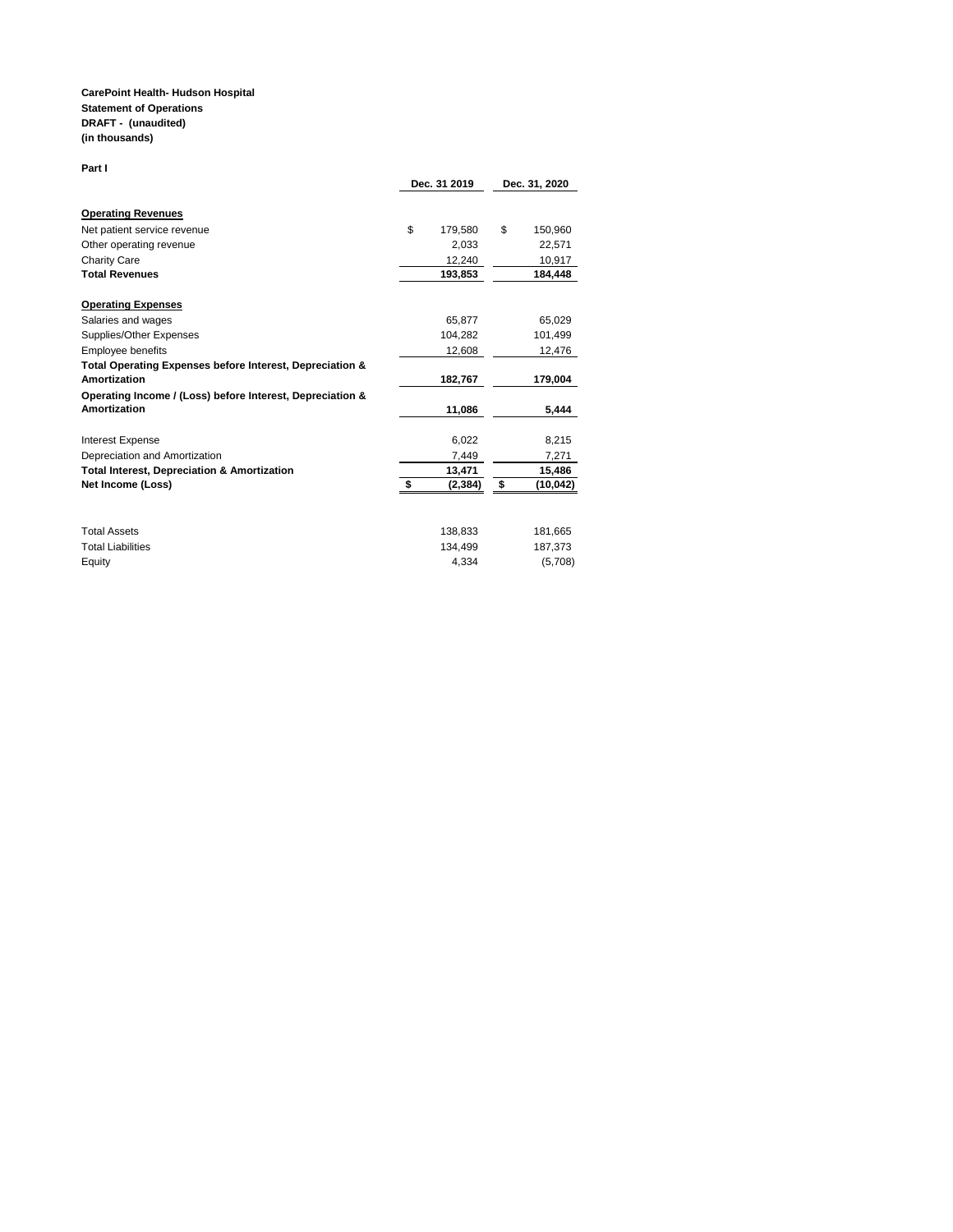## **CarePoint Health - Hudson Hospital DRAFT- Top 5 Independent Contractors Dcember 31, 2020**

| Vendor                           | Description of Service | Amount       |
|----------------------------------|------------------------|--------------|
| Medical Staffing Network HC, LLC | Staffing               | 2,010,721.91 |
| Cohn Reznick, LLP                | Consulting             | 665,731.00   |
| Jackson Pharmacy Prof, LLC       | Staffing               | 531,773.75   |
| Fastaff, LLC                     | Staffing               | 517,656.50   |
| Jackson Nurse Prof, LLC          | Staffing               | 516,425.21   |
| Total $#$ of 1099's              |                        | 133          |
| Total # over \$100K              |                        | 26           |
| # of $W2's$                      |                        | 1.137        |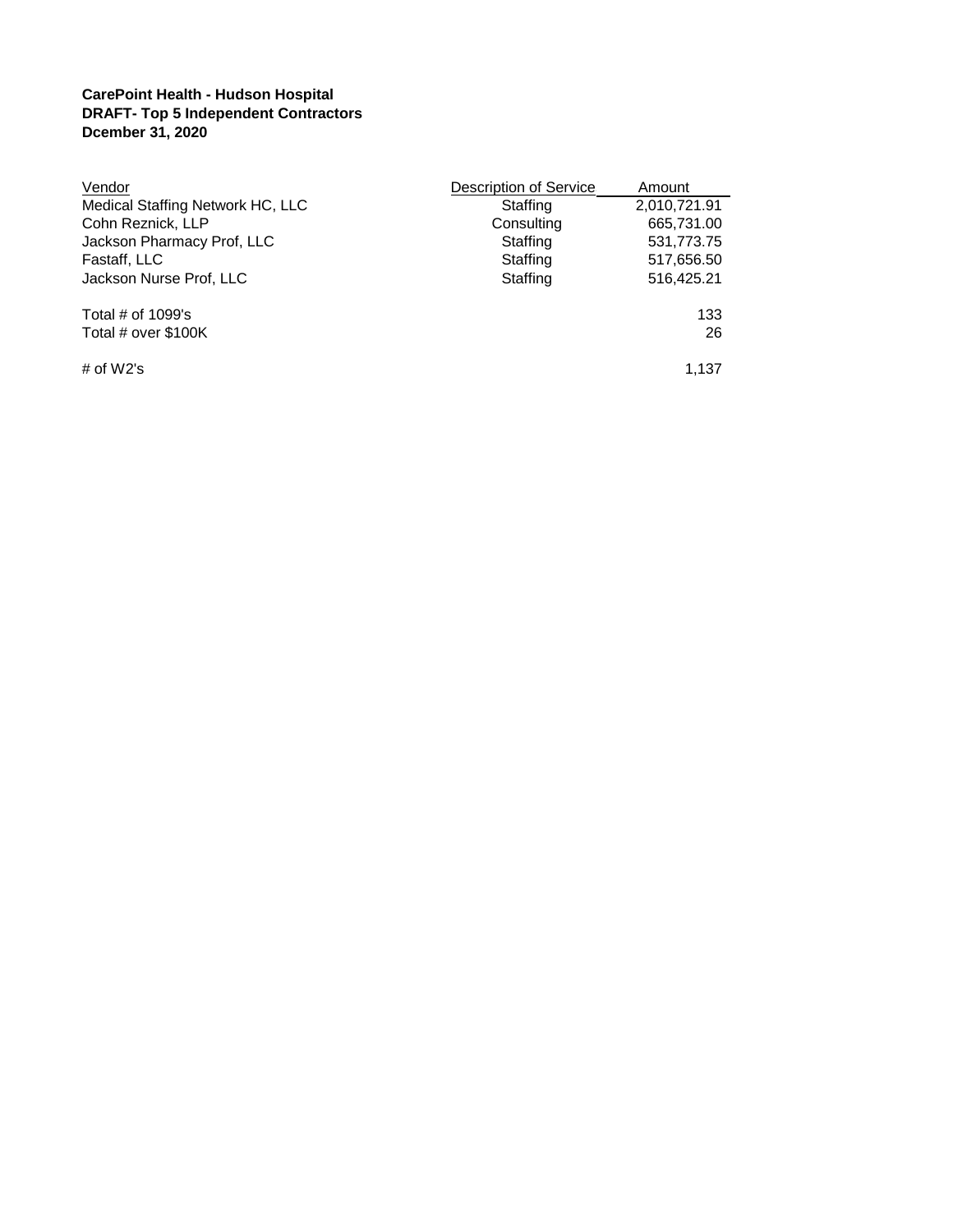## **Carepoint Health - Hudson Hospital DRAFT - Part VI**

| Board - Voting Member:                                               |            |   |
|----------------------------------------------------------------------|------------|---|
| Independent members                                                  |            | 2 |
| Section B - Policies<br>12a - written policies<br>13 - whistleblower | yes<br>ves |   |

| <u> 19 - MINONCIANO I</u> | yco |
|---------------------------|-----|
| 14-Document retention     | yes |
|                           |     |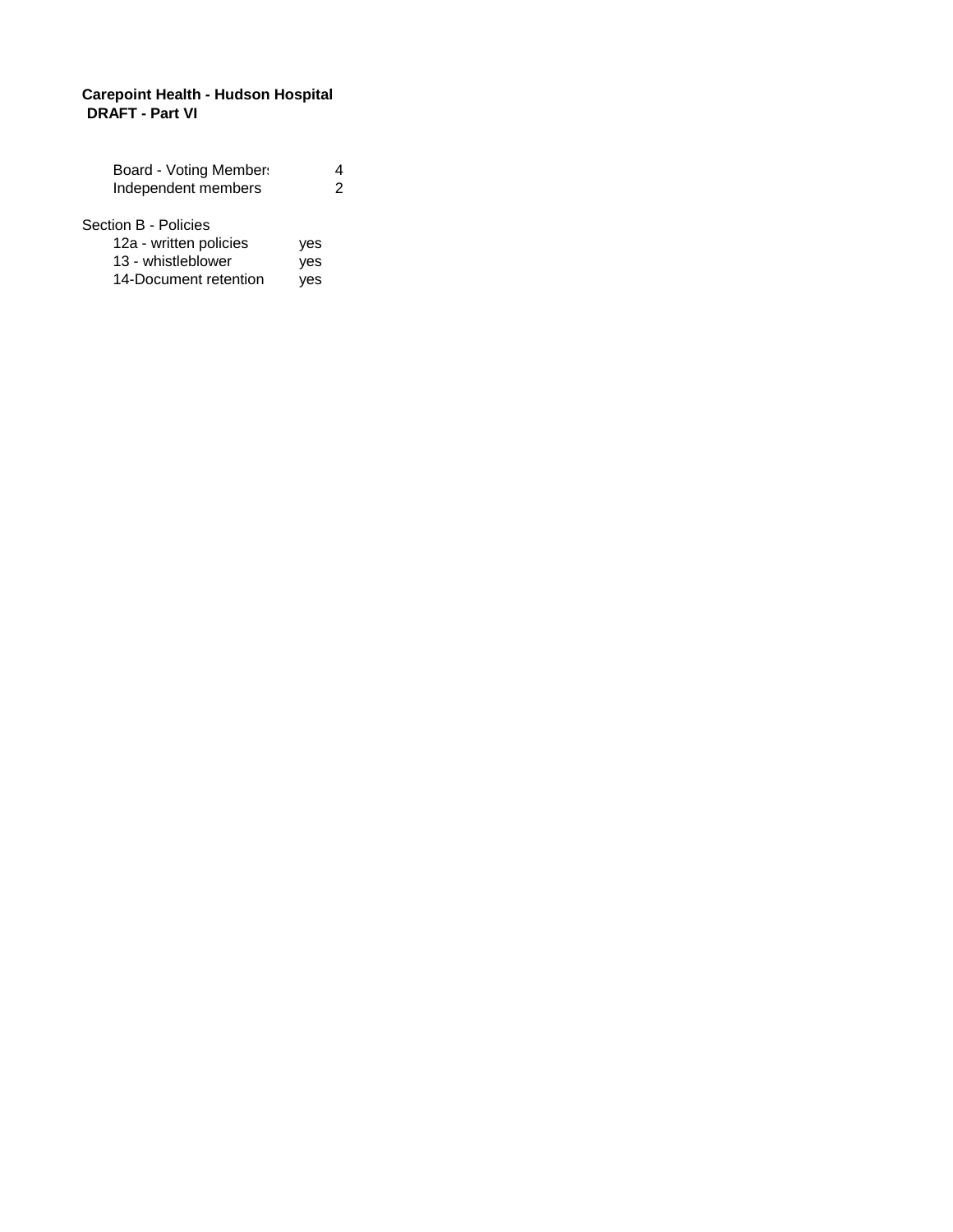### **CarePoint Health - Hudson Hospial Financial Statement Schedules Part VIII DRAFT - Statement of Revenue (in thousands)**

|                                |   | Dec. 31 2019 |  | Dec. 31, 2020 |
|--------------------------------|---|--------------|--|---------------|
| <b>Program Service Revenue</b> |   |              |  |               |
| Net patient service revenue    | S | 190.302      |  | 161.371       |
| Other operating revenue        |   | 2.033        |  | 22.571        |
| <b>Total Revenues</b>          |   | 192.779      |  | 183,942       |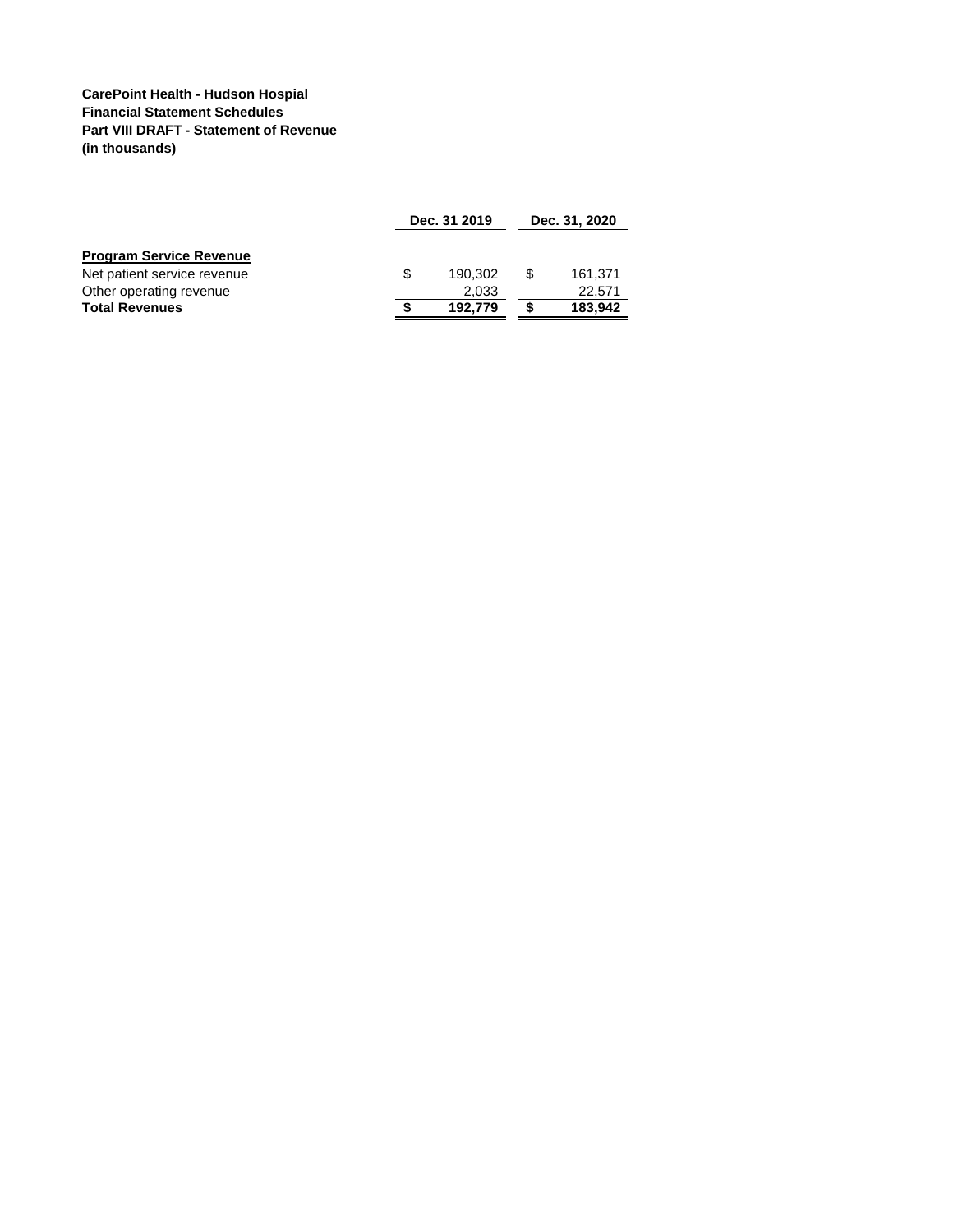# **CarePoint Health - Hudson Hospial Financial Statement Schedules Part IX DRAFT - Statement of Functional Expenses (in thousands)**

| Part IX Statement of Functional Expenses          | Total        | Program<br>Service<br><b>Expenses</b> |                | Management &<br>General<br><b>Expenses</b> |
|---------------------------------------------------|--------------|---------------------------------------|----------------|--------------------------------------------|
| Salaries, Wages, and Contract Labor               | \$<br>65,029 | \$<br>52,023                          | $\mathfrak{L}$ | 13,006                                     |
| <b>Fringe Benefits</b>                            | 12,476       | 9,981                                 |                | 2,495                                      |
| <b>Purchased Services</b>                         | 11,225       | 8,980                                 |                | 2,245                                      |
| Revenue Cycle Fees                                | 6,189        | 6,189                                 |                |                                            |
| Physician Directorships and other Physician Costs | 1,588        | 1,270                                 |                | 318                                        |
| <b>Physician Practices Expense</b>                | 18,394       | 14,715                                |                | 3,679                                      |
| <b>Property Taxes</b>                             | 1,518        | 1,214                                 |                | 304                                        |
| <b>Medical Surgical Supplies</b>                  | 16,681       | 16,681                                |                |                                            |
| Liability and Workers Compensation Insurance      | 3,785        | 3,028                                 |                | 757                                        |
| Rent, Maintenance, Repairs                        | 10,682       | 8,545                                 |                | 2,136                                      |
| <b>Utilities</b>                                  | 2,098        | 1,678                                 |                | 420                                        |
| Pharmaceuticals                                   | 6,106        | 6,106                                 |                |                                            |
| <b>Administrative Support Services</b>            | 15,981       | 12,785                                |                | 3,196                                      |
| All Other Supply                                  | 7,253        | 5,802                                 |                | 1,451                                      |
| <b>Interest Expense</b>                           | 8,215        |                                       |                | 8,215                                      |
| <b>Depreciation Expense</b>                       | 7,271        |                                       |                | 7,271                                      |
| <b>Total Expense</b>                              | 194,490      | 148,998                               |                | 45,492                                     |

**Dec 31, 2020**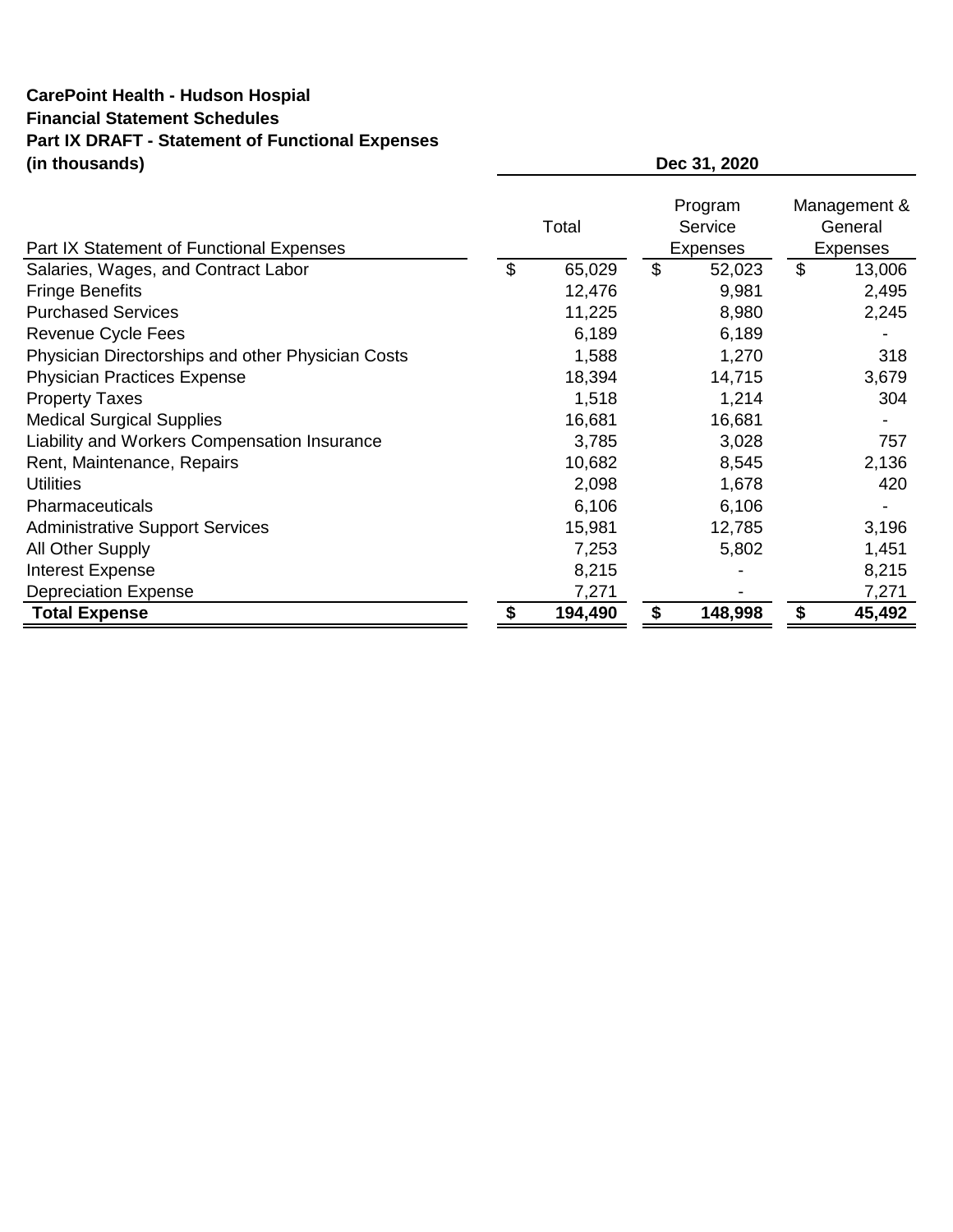# **CarePoint Health - Hudson Hospial** Par DRAFT - Land, Buildings and Equipment **2020 Schedule D**

| Cost or other<br>basis (other) | <b>Accumulated</b><br><b>Depreciation</b> | <b>Book Value</b> |
|--------------------------------|-------------------------------------------|-------------------|
| \$                             |                                           | \$                |
| 79,650,221                     | 42,391,604                                | 37,258,616        |
|                                |                                           |                   |
| 29,981,638                     | 26,262,047                                | 3,719,592         |
| 1,323,285                      | 48,740                                    | 1,274,545         |
| 110,955,145                    | 68,702,392                                | 42,252,753        |
| 11,971,000                     | 4,903,053                                 | 7,067,947         |
| 122,926,145<br>S               | \$<br>73,605,445                          | \$<br>49,320,700  |
|                                |                                           |                   |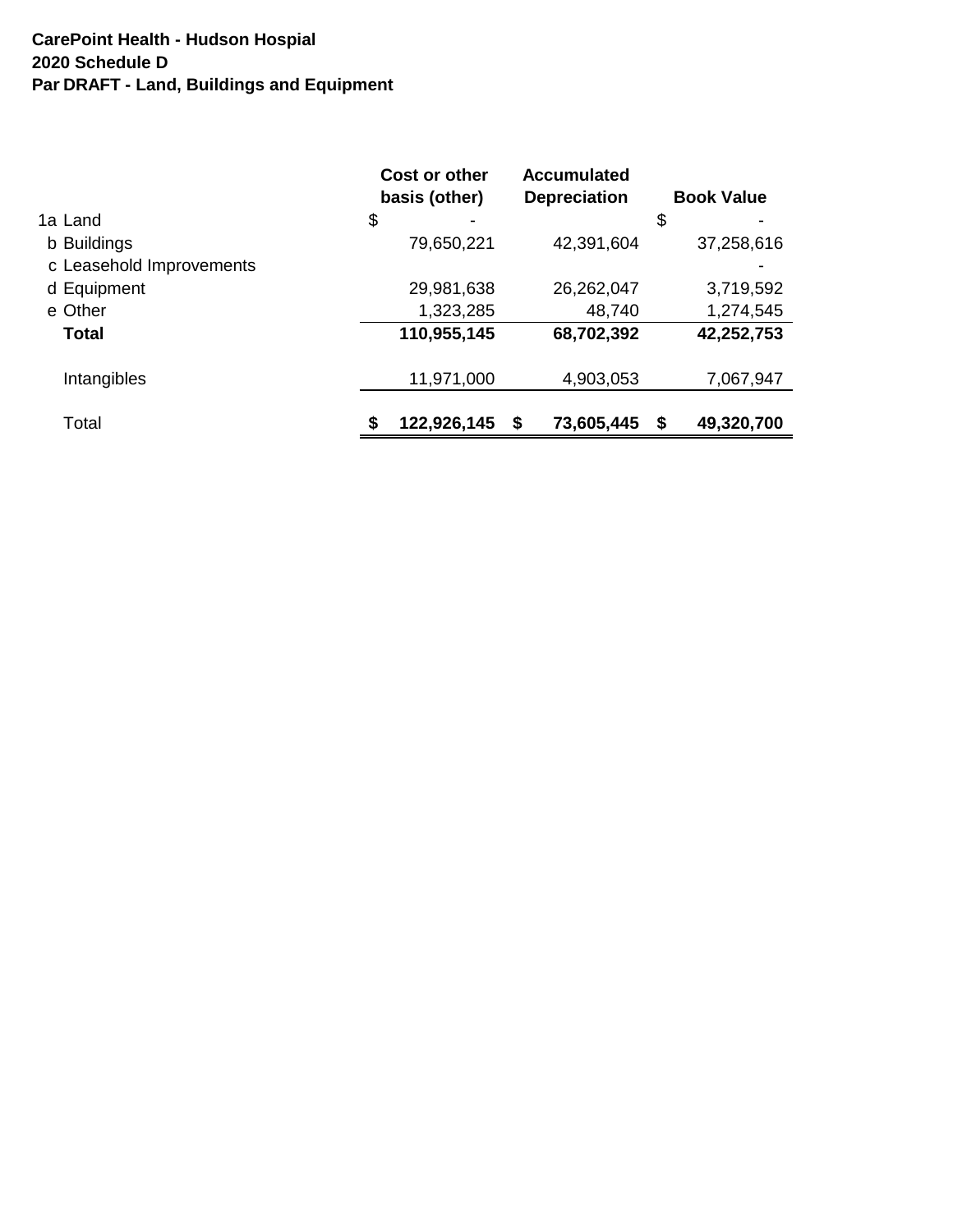# **CarePoint Health - Hudson Hospial Balance Sheets DRAFT - (unaudited) (in thousands)**

|                                              | <b>Hudson Hospital</b> |              |    |               |
|----------------------------------------------|------------------------|--------------|----|---------------|
|                                              |                        | Dec. 31 2019 |    | Dec. 31, 2020 |
| <u>Assets</u>                                |                        |              |    |               |
| <b>Current Assets:</b>                       |                        |              |    |               |
| Cash and cash equivalents - Unrestricted     | \$                     | 7,794        | \$ | 1,430         |
| Cash and cash equivalents - Restricted       |                        | 308          |    | 67,151        |
| Net Patient accounts receivable              |                        | 67,087       |    | 56,487        |
| Investments                                  |                        | 3,048        |    | 3,048         |
| Other receivables                            |                        | 21           |    | 52            |
| Due From Third Party Payors                  |                        | 398          |    |               |
| <b>Inventory &amp; Other Assets</b>          |                        | 2,367        |    | 2,552         |
| Prepaid expenses                             |                        | 1,707        |    | 1,624         |
| <b>Total current assets</b>                  |                        | 82,730       |    | 132,344       |
| Intangible Assets                            |                        | 8,267        |    | 7,068         |
| Property and equipment, net                  |                        | 47,836       |    | 42,253        |
| Total Assets, Deferred Cost & Equipment      |                        | 56,103       |    | 49,321        |
| <b>Total Assets</b>                          | \$                     | 138,833      | \$ | 181,665       |
|                                              |                        |              |    |               |
| <b>Current Liabilities:</b>                  |                        |              |    |               |
| <b>Current portion of Capitalized leases</b> | \$                     | 5,076        | \$ | 5,335         |
| Accounts payable and accrued expenses        |                        | 12,021       |    | 12,187        |
| <b>Accrued Compensation</b>                  |                        | 6,482        |    | 4,088         |
| Due to Related Party                         |                        | 32,494       |    | 30,716        |
| Loan Payable                                 |                        | 36,992       |    | 31,471        |
| <b>Deferred Revenue</b>                      |                        | 1,490        |    | 51,906        |
| Due to Third Party-Current Portion           |                        |              |    | 17,062        |
| <b>Total current liabilities</b>             |                        | 94,555       |    | 152,765       |
| <b>Long Term Liabilities:</b>                |                        |              |    |               |
| Capital Lease Payable, less current portion  |                        | 39,944       |    | 34,608        |
| <b>Total liabilities</b>                     |                        | 134,499      |    | 187,373       |
| <b>Member's Equity:</b>                      |                        |              |    |               |
| Member's Equity (deficit)                    |                        | 4,334        |    | (5,708)       |
| <b>Total Member's Equity</b>                 |                        | 4,334        |    | (5,708)       |
| <b>Total Liabilities and Member's Equity</b> | \$                     | 138,833      | \$ | 181,665       |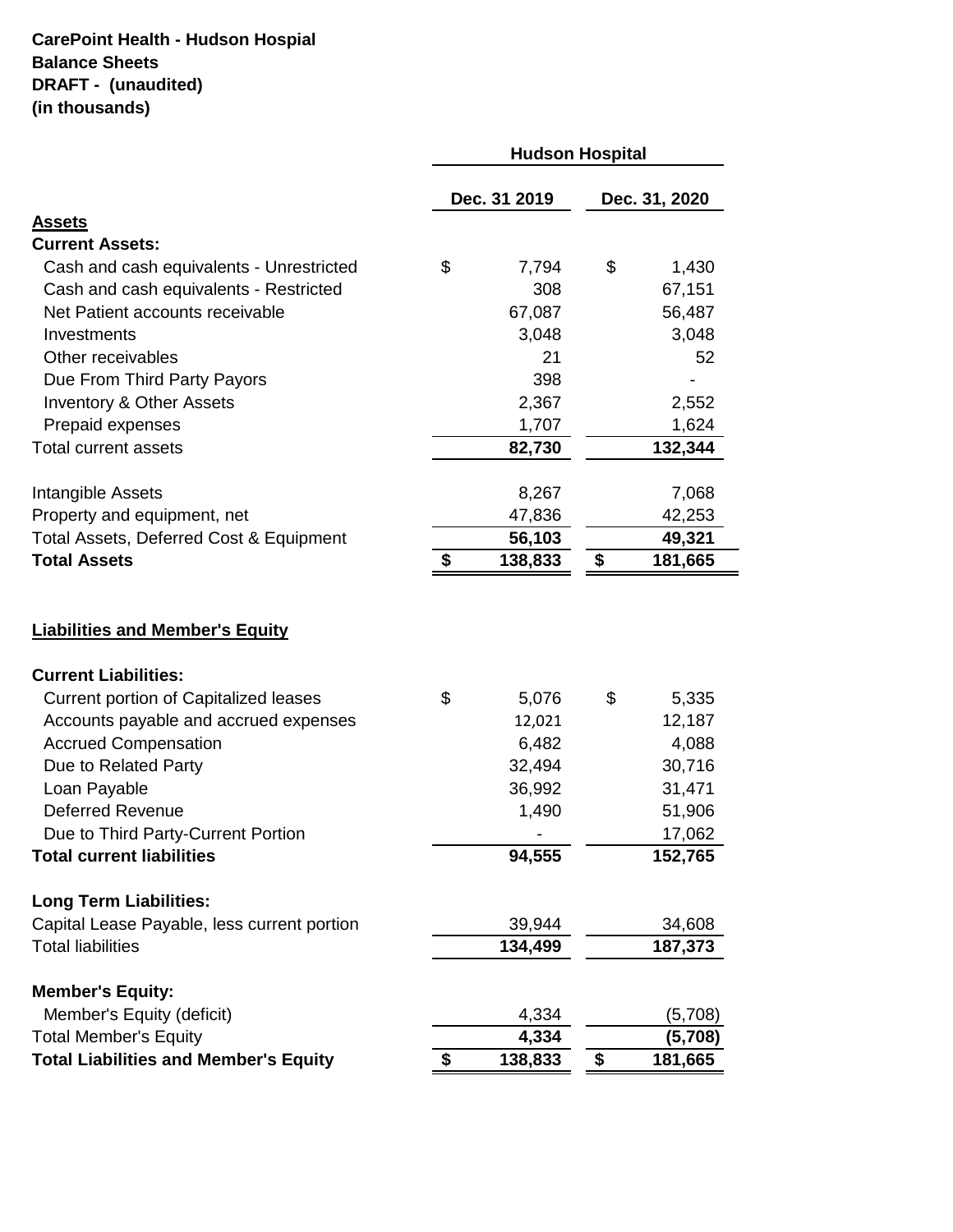### **CarePoint Health - Hudson Hospial Part XI DRAFT - Reconciliation of Equity (in thousands)**

|                               |   | Dec. 31, 2020 |
|-------------------------------|---|---------------|
| Equity at beginning of period | S | 4.334         |
| <b>Total Revenue</b>          |   | 184,448       |
| <b>Total Expenses</b>         |   | 194.490       |
| Equity at end of period       | S | (5,708)       |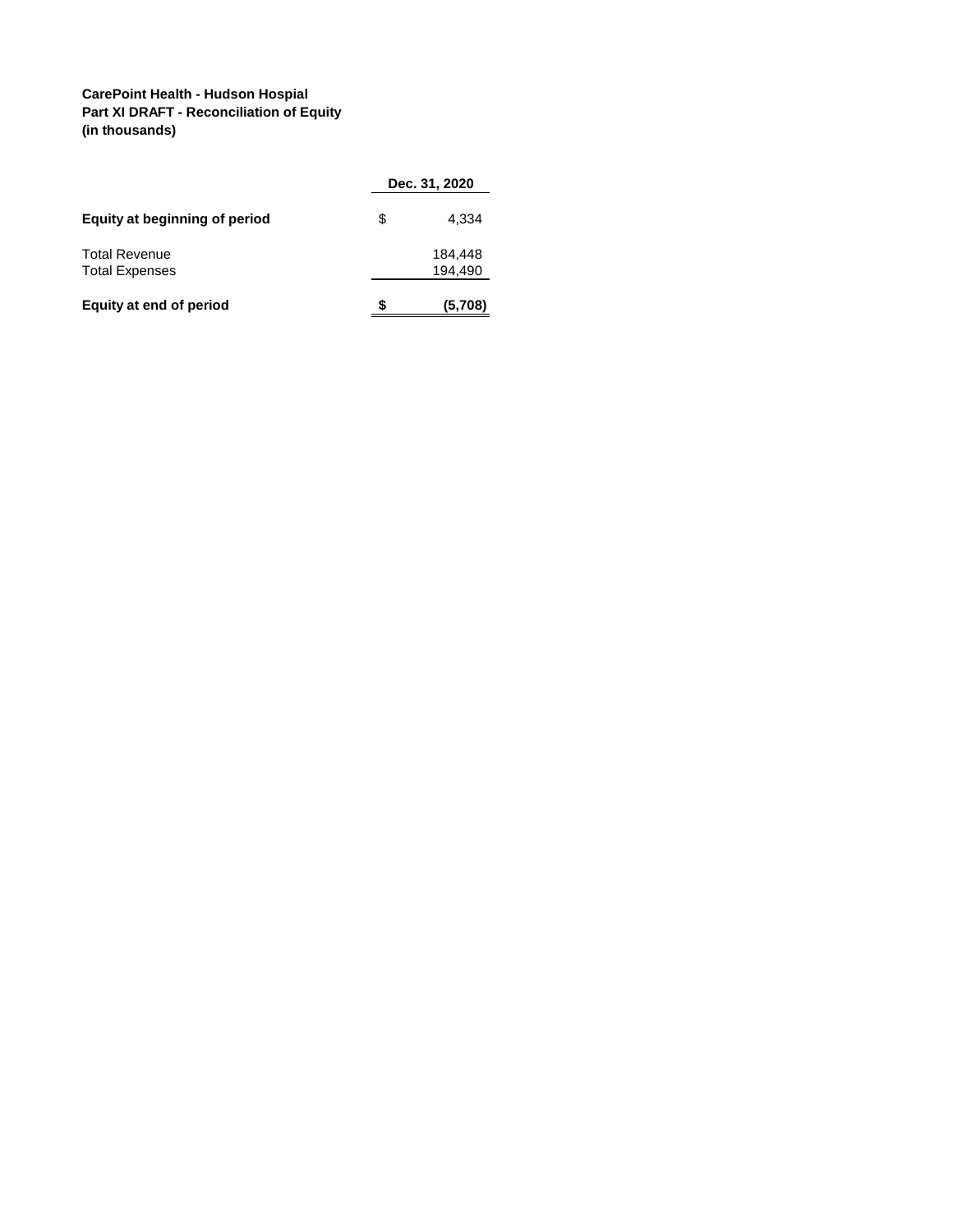### **CarePoint Health - Hudson Hospial Part XII - DRAFT Accounting and Reporting**

| Part XII Financial Statements and Reporting          |         |
|------------------------------------------------------|---------|
|                                                      |         |
| 1. Accounting method used:                           | Accrual |
| 2a. Were the organization's financial statements     |         |
| compiled or reviewed by an independent               | No      |
| accountant?                                          |         |
| 2b. Were the organization's financial sttaements     |         |
| audited by an independent accountant?                | N٥      |
| 3a. As a result of a federal award, was the          | N٥      |
| organization required to undergo and audit or audits |         |
| as set forth in the Single Audit Act and OMB         |         |
| Circular A-133?                                      |         |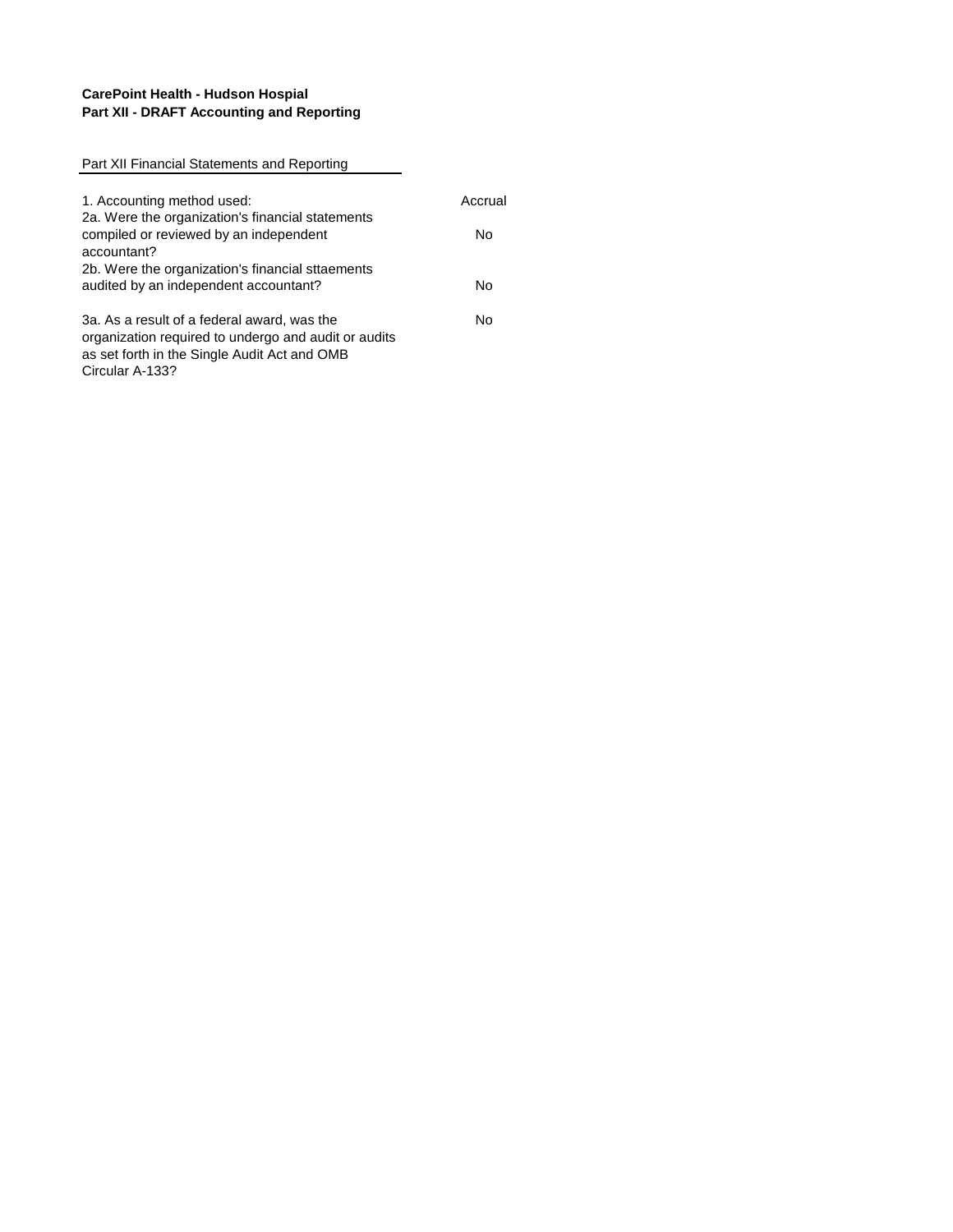### **CarePoint Health - Hudson Hospial Schedule H Part I DRAFT - Financial Assistance and Certain Other Community Benefits at Cost**

| Part I<br>1a Did the organization have a financial assistance policy during the tax year? If "No," skip to question 6a<br>b If "Yes," was it a written policy?                                                   | Yes<br>Yes                   |
|------------------------------------------------------------------------------------------------------------------------------------------------------------------------------------------------------------------|------------------------------|
| 2 If the organization had multiple hospital facilities, indicate which of the following best describes application of the<br>financial assistance policy to its various hospital facilities during the tax year. | N/A                          |
| 3a Did the organization use Federal Poverty Guidelines (FPG) as a factor in determining eligibility for providing free care?                                                                                     | No                           |
| 3b Did the organization use FPG as a factor in determining eligibility for providing discounted care?                                                                                                            | Yes                          |
| If "Yes," indicate which of the following was the family income limit for eligibility for discounted care:                                                                                                       | Other-no Insurance<br>source |

3c If the organization used factors other than FPG in determining eligibility, describe in Part VI the criteria used for determining eligibility for free or discounted care.

| Include in the description whether the organizationused an asset test or other threshold, regardless of income, as a factor in determining eligibility for free or<br>discounted care.          | Lack of insurance<br>coverage for<br>uninsured patients.<br>This is not an asset<br>test performed for<br>discounted care. |
|-------------------------------------------------------------------------------------------------------------------------------------------------------------------------------------------------|----------------------------------------------------------------------------------------------------------------------------|
| 4 Did the organization's financial assistance policy that applied to the largest number of its patients during the tax<br>year provide for free or discounted care to the "medically indigent"? | Yes                                                                                                                        |
| 5a Did the organization budget amounts for free or discounted care provided under its financial assistance policy during<br>the tax year?                                                       | Yes                                                                                                                        |
| b If "Yes," did the organization's financial assistance expenses exceed the budgeted amount?                                                                                                    | Yes                                                                                                                        |
| c If "Yes" to line 5b, as a result of budget considerations, was the organization unable to provide free or discounted<br>care to a patient who was eligibile for free or discounted care?      | No                                                                                                                         |
| 6a Did the organization prepare a community benefit report during the tax year?                                                                                                                 | N/A                                                                                                                        |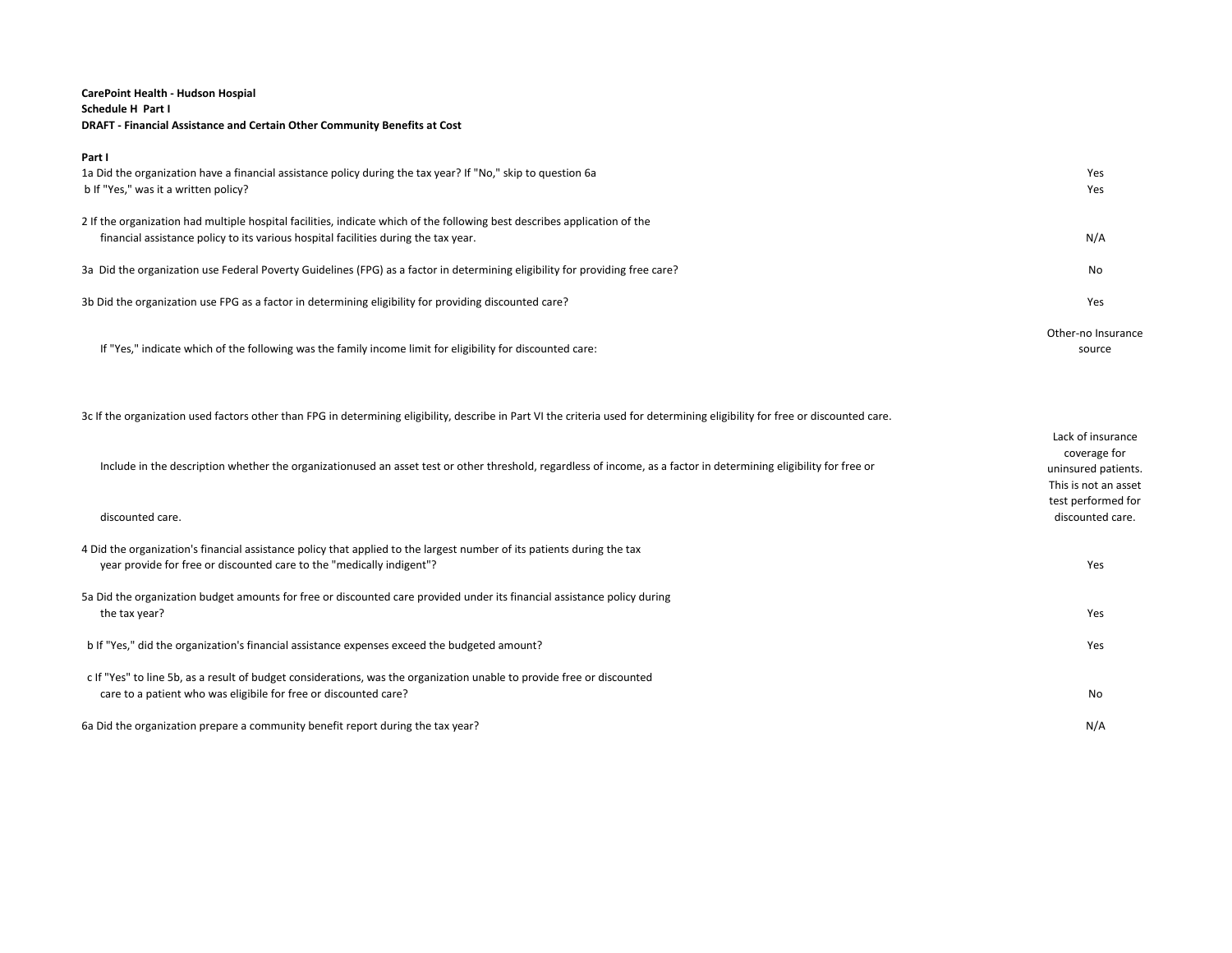### **CarePoint Health - Hudson Hospial Schedule H Part I DRAFT - Financial Assistance and Certain Other Community Benefits at Cost**

| 7 Financial Assistance and Certain Other Community Benefits at Cost |            |            |                 |                 |                  |  |
|---------------------------------------------------------------------|------------|------------|-----------------|-----------------|------------------|--|
|                                                                     | Total      |            |                 |                 |                  |  |
| Financial Assistance and                                            | community  | Direct     |                 |                 |                  |  |
| Means-Tested Government                                             | benefit    | offsetting | Net community   | Net community   | percent of total |  |
| Programs                                                            | expense    | revenue    | benefit expense | benefit expense | expense          |  |
|                                                                     |            |            |                 |                 |                  |  |
| 7a - Financial Assistance                                           | 16,260,617 | 10,915,603 | (5,345,014)     | 0               | 0                |  |
| 7b - Medicaid                                                       | 83,122,919 | 62,420,062 | (20, 702, 857)  | 0               | 0                |  |
| 7c - Costs of other                                                 | N/A        | N/A        | N/A             | N/A             | N/A              |  |
| 7d - Total                                                          | 99,383,536 | 73,335,665 | (26,047,871)    | 0               | 0                |  |
|                                                                     |            |            |                 |                 |                  |  |

#### **Part III Medicare & Collection Practices**

#### **Section B. Medicare**

| 5 - Total Medicare Revenue       | 27.499.867           |
|----------------------------------|----------------------|
| 6 - Total Medicare Costs         | 28.845.321           |
| 7 - Medicare Surplus(Shortfall)  | (1.345.454)          |
| 8 - Question on Cost Methodology | Cost to charge ratio |

#### **Section C. Collection Expense**

| 9a Did the organization have a written debt collection policy during the tax year?                                                                                                                                                                              | Yes |
|-----------------------------------------------------------------------------------------------------------------------------------------------------------------------------------------------------------------------------------------------------------------|-----|
| b If "Yes," did the organization's collection policy that applied to the largest number of its patients during the tax year<br>contain provisions on the collection practices to be followed for patients who are known to qualify for financial<br>assistance? | Yes |
| Part V<br><b>Section B. Facility Policies and Practices</b>                                                                                                                                                                                                     |     |
| 1 Was the hospital facility first licensed, registered, or similarly recognized by a state as a hospital facility in the current tax year or the immediate preceding tax year?                                                                                  | No  |
| 2 Was the hospital facility acquired or placed into service as a tax-exempt hospital in the current tax year or the immediately preceding tax year?                                                                                                             | No  |
| 3 During the tax year or either of the two immediately preceding tax years, did the hospital facility conduct a community health needs assessment (CHNA)?                                                                                                       | N/A |
| 12(r)(3)? 12a Did the organization incur an excise tax under section 4959 for the hospital facility's failure to conduct a CHNA as required by section 501(r)(3)?                                                                                               | N/A |
| Did the hospital facility have in place during the tax year a written financial assistance policy that:<br>13 Explained eligibility criteria for financial assistance, and whether such assistance included free or discounted care?                            | Yes |

If "Yes," indicate the eligibility criteria explained in the FAP Insurance Status and the TAP Insurance Status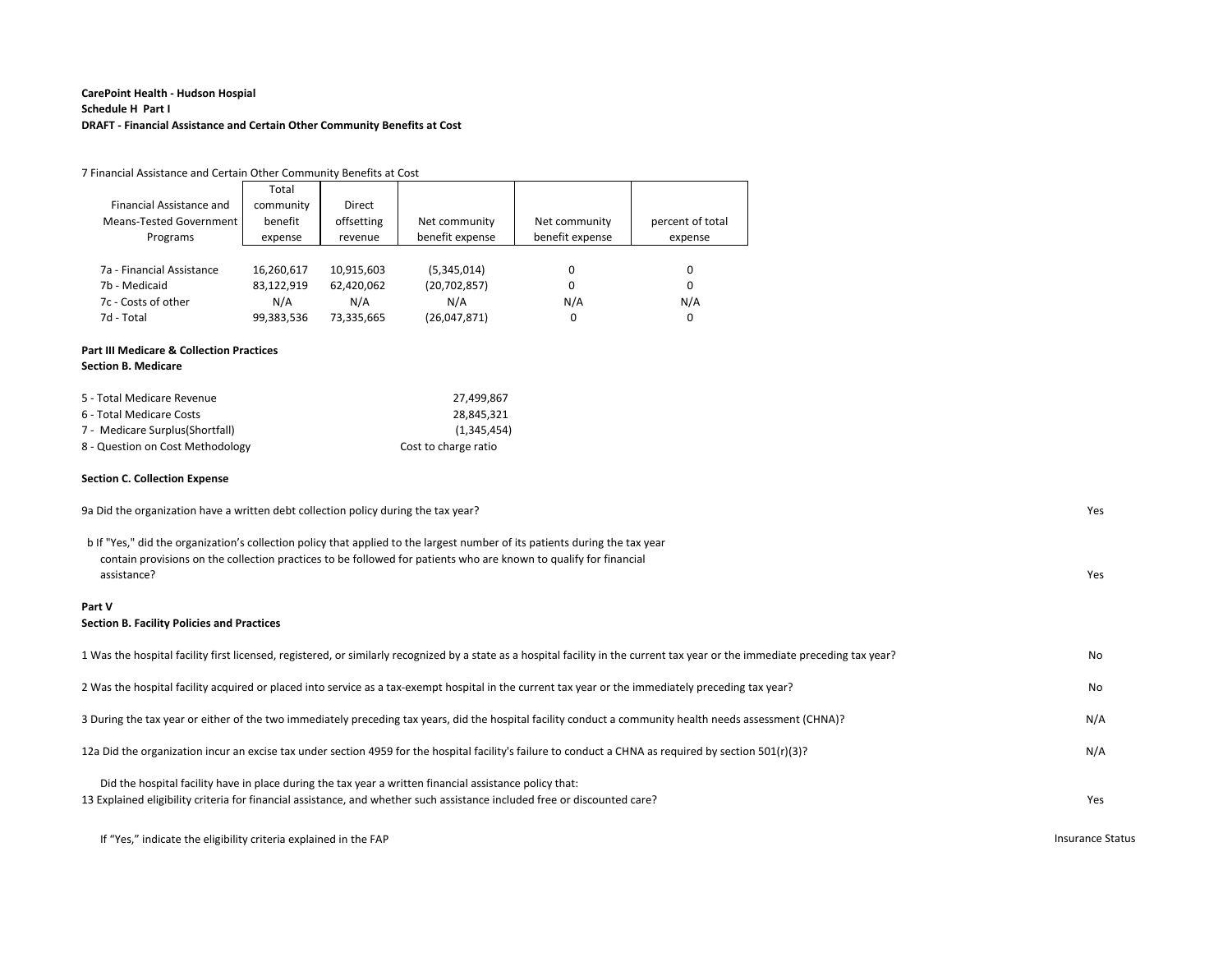### **CarePoint Health - Hudson Hospial Schedule H Part I DRAFT - Financial Assistance and Certain Other Community Benefits at Cost**

| 14 Explained the basis for calculating amounts charged to patients? |    |                                                                                                                                                                                                                                                                                                                                              | Yes                                               |
|---------------------------------------------------------------------|----|----------------------------------------------------------------------------------------------------------------------------------------------------------------------------------------------------------------------------------------------------------------------------------------------------------------------------------------------|---------------------------------------------------|
| 15 Explained the method for applying for financial assistance?      |    |                                                                                                                                                                                                                                                                                                                                              | No                                                |
|                                                                     |    | 16 Was widely publicized within the community served by the hospital facility?                                                                                                                                                                                                                                                               | No                                                |
|                                                                     |    | 17 Did the hospital facility have in place during the tax year a separate billing and collections policy, or a written financial assistance policy (FAP) that explained<br>all of the actions the hospital facility or other authorized party may take upon nonpayment?                                                                      | Yes                                               |
|                                                                     |    | 18 Check all of the following actions against an individual that were permitted under the hospital facility's policies during<br>the tax year before making reasonable efforts to determine the individual's eligibility under the facility's FAP:                                                                                           |                                                   |
|                                                                     | a. | Reporting to credit agency(ies)                                                                                                                                                                                                                                                                                                              |                                                   |
|                                                                     | b. | Selling an individual's debt to another party                                                                                                                                                                                                                                                                                                |                                                   |
|                                                                     | c. | Deferring, denying, or requiring a payment before providing medically necessary care due to nonpayment of a previous                                                                                                                                                                                                                         |                                                   |
|                                                                     | d. | Actions that require a legal or judicial process bill for care covered under the hospital facility's FAP                                                                                                                                                                                                                                     |                                                   |
|                                                                     | е. | Other similar actions                                                                                                                                                                                                                                                                                                                        |                                                   |
|                                                                     |    | None of these actions or other similar actions were permitted                                                                                                                                                                                                                                                                                | X                                                 |
| the individual's eligibility under the facility's FAP?              |    | 19 Did the hospital facility or other authorized party perform any of the following actions during the tax year before making reasnable efforts to determine                                                                                                                                                                                 | <b>No</b>                                         |
|                                                                     |    | 20 Indicate which efforts the hospital facility or other authorized party made before initiating any of the actions listed (whether or not checked) in line 19.                                                                                                                                                                              | Made presumptive<br>eligibility<br>determinations |
|                                                                     |    | 21 Did the hospital facility have in place during the tax year a written policy relating to emergency medical care that required the hospital facility to provide<br>without discrimination, care for emergency medical conditions to individuals regardless of their eligibility under the hospital facility's financial assistance policy? | Yes                                               |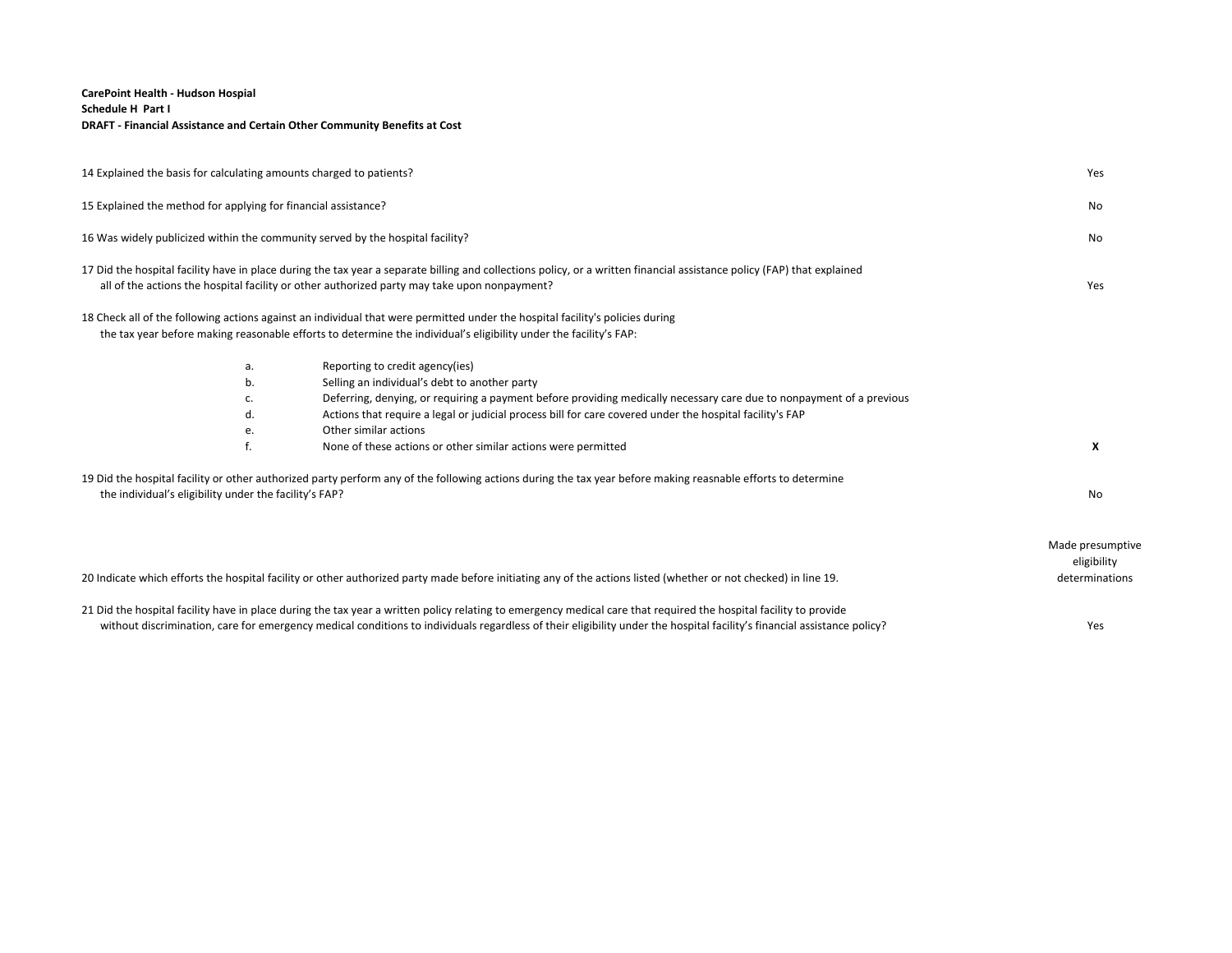### **CarePoint Health - Hudson Hospial Schedule L Part II DRAFT - Transactions With Interested Persons**

| a) Name of interested person                    | Maple Healthcare, LLC |
|-------------------------------------------------|-----------------------|
| b) Relationship with Organization               | Common Ownership      |
| c) Purpose of loan                              | Working capital       |
| d) Loan to organization:                        | To                    |
|                                                 |                       |
| e) Original Principal Amount                    | \$17,951,721          |
| f) Balance due (including accrued/pik interest) | \$21,471,435          |
| h) Approved by board or committees              | Yes                   |
| i) Written agreement                            | Yes                   |